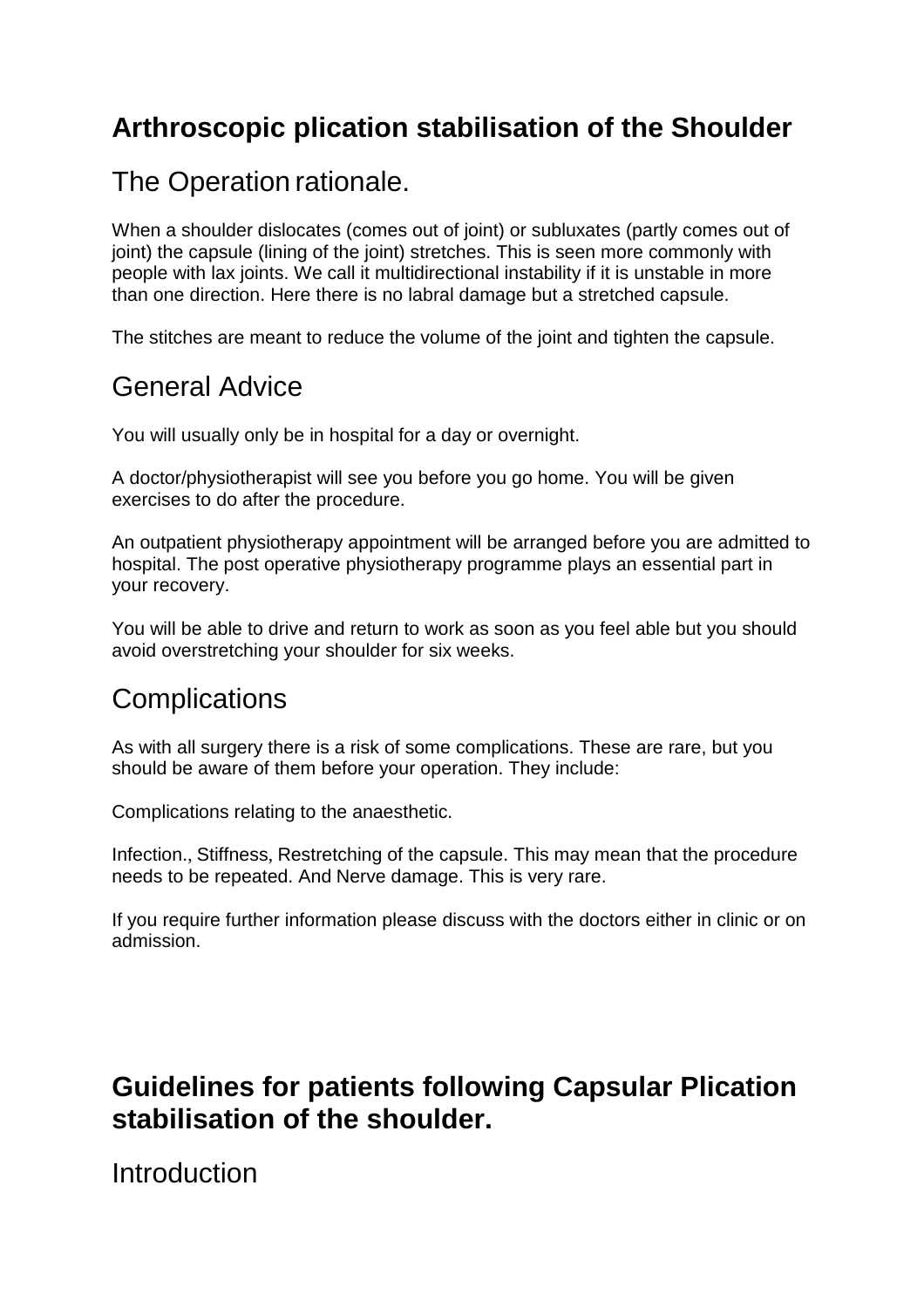When the shoulder dislocates (Comes out of joint) or subluxates (partly comes out of joint), the lining (capsule) of the joint can become stretched. Using stitches in the capsule (the covering of the joint), the capsule of the joint can be shrunk so that the joint can be restabilised. This mechanically tightens the joint and makes the sensory mechanism within the joint more sensitive so that the muscles respond earlier to stabilise the joint.

# General guidelines

# Pain:

A nerve block may be used during the surgery, which means that immediately after the operation the shoulder and arm often feel completely numb. This may last a few hours. After this the shoulder may well be sore and you will be given painkillers to help whilst in hospital, which you should continue to take at home if necessary. Ice packs may also help reduce pain.(ask the surgeon or physiotherapist).

### Wearing a Sling:

You will return from theatre with your arm in a sling. The arm should be rested in the sling until the majority of the soreness has settled. This should only take a couple of days. However it is important that you start moving the arm and using it for daily activities as soon as possible. You should avoid forcing the shoulder and stretching it for the first six weeks.

# The Wound:

This is a keyhole operation usually done through two or three small 5mm puncture wounds. There will be no stitches only small sticking plaster strips over the wounds. These should be kept dry until healed. This usually takes four to seven days.

# Driving:

You may drive as soon as you feel able and can manage all the controls safely.

# Returning to work:

You may return to work as soon as you feel able.

#### Leisure activities:

These can be resumed when you feel able but you should avoid activities, which may stretch your shoulder for at least six weeks.

# Follow up appointments: